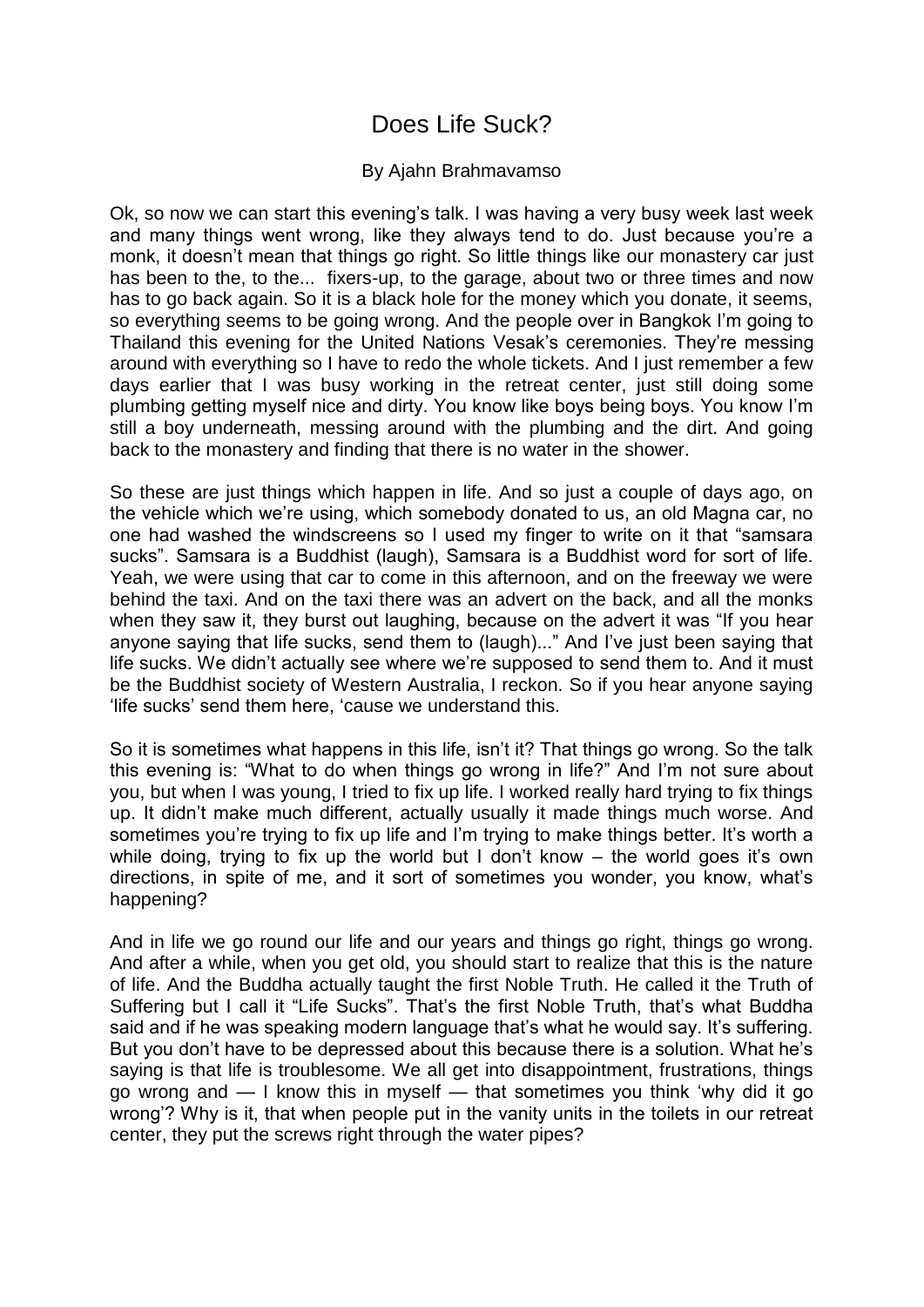It's only a narrow water pipe, they got this whole big wall. The water's actually going right through the center of the water pipe, so you can't actually (laugh)….. And of course, cause this is what happens, isn't it? This is like, if ever you've built a house, I'm sure you've had even worse experiences.

So after a while, sometimes, I get to the point, they say, what do you expect Ajahn Brahm? And it's a lot of times it's my expectations of the cause of the suffering. And you should learn by now, you talked to all the other people, that just before we did our opening ceremony of our retreat center. And I told you that we were working until 2 o'clock in the morning. This monk was working till 2 o'clock in the morning trying to finish things off. And then people say, yeah, that was what it was like when we had built our house. Yeah, that's what when we did our project. The builders always take the very last minute to finish things off.

So I mean what do you expect? Really, I should've expected that from the very beginning. Actually I was telling people we'd probably finish at midnight, on the night before. I was actually wrong, it wasn't midnight – it was 2 a.m. But, a lot of times the suffering in life is when we expect life to be somehow different, and few years ago when a person in Singapore asked me  $-$  he said 'I'm in a bit of a rush, I've got an appointment to go to – can you please teach me what is life in brief?'. When I said that 'life is suffering' and he said 'Why? C'mon, be quick about this  $-$  what is suffering?' You know what it's like in modern life, sometimes people don't have time for a whole hour's talk – this is a luxury to be able to come here and actually listen to a talk. The only reason probably you can come to a talk on a Friday night is because you probably have been laid off because of the economic crisis. I don't know, whatever. Anyway, or you are just you know, doing sort of part-time work. But anyhow, most people are very very busy, so however it is coming I love actually being challenged sometimes, because when you're really challenged, and you have to teach very quickly – really you dig deep and you get these great answers coming up. And the answer was that: ‗Look sir, the suffering is asking from life what it can never give you.' I always liked that definition: "is asking from life what life will never be able to supply" – and that's called suffering. That's why life sucks sometimes. It's not actually about life, 'cause life has always been this way, but what it is, is our expectations and our requests, what we want out of life.

And I want the best retreat centre in the whole world. I want all the toilets to work straight away! I want to get a car and have it serviced and never go wrong, especially just the day after the warranty expires and of course it never happens that way, does it? I remember this motorbike I had when I was just… Can you imagine me on a motorbike? – I had long hair in those days and a big motorbike, it was an average size motorbike and I was going backwards and forwards on my motorbike. It was only one year it had a warranty. And I didn't believe it, the actual day after, the very day afterwards, it was going fine until then and it sorf of started developing problems. Of course, I don't know how they actually do this, they must be very clever, these Japanese makers of motorbikes. They actually time it, that it's perfect for one year, but one day afterwards it breaks down and costs you a lot of money.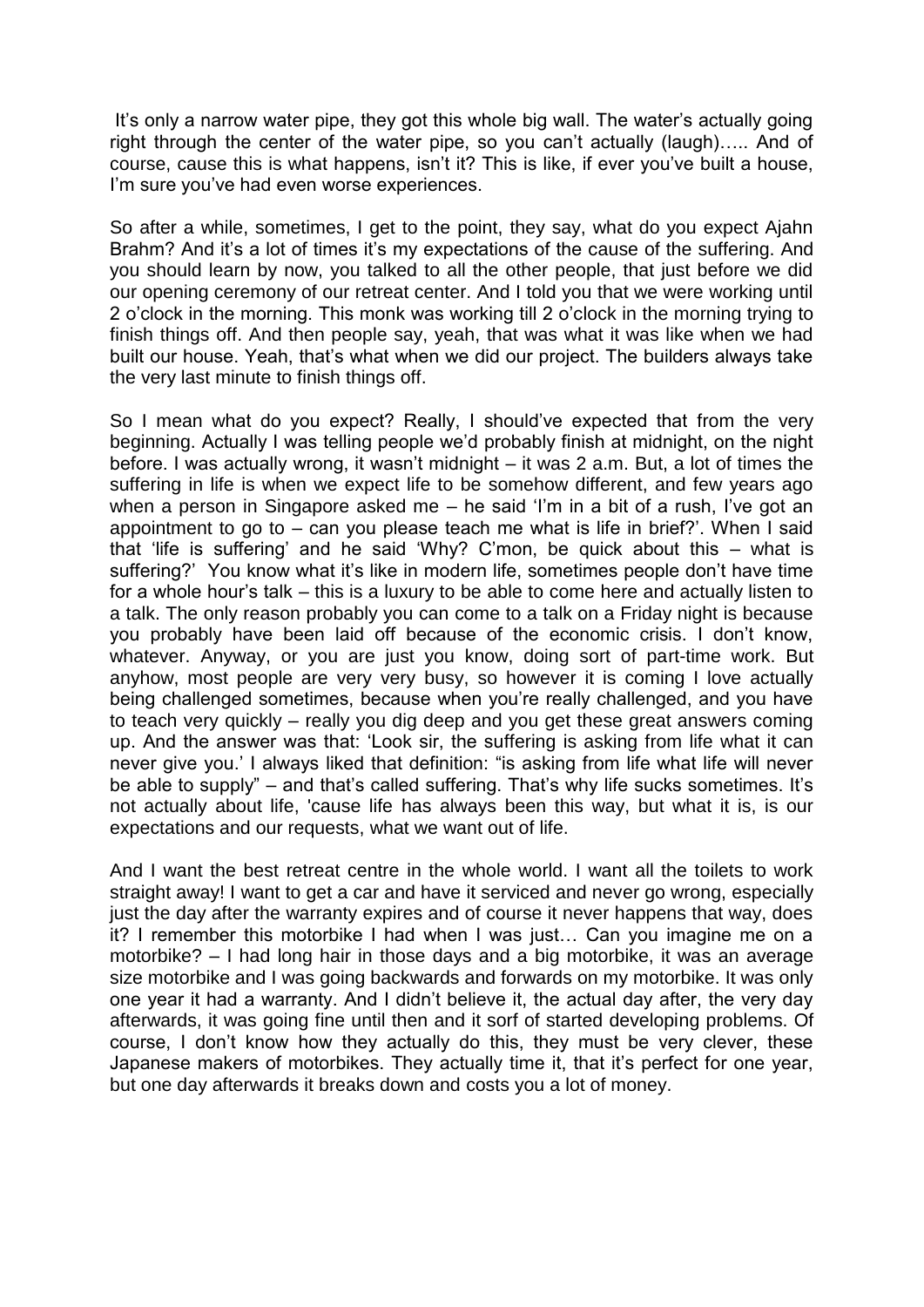Or this poor person – I don't know if he is here this evening – I was sort of going alms-round on a Saturday morning, and he told me what just happened when he got his \$900 from the government from Mr. Rod.\* He got up that morning and he was driving and his car broke down that afternoon, the clutch had gone and it cost him \$880. At least he made 20 bucks – and anyway, apparently that's what you're suppose to do with that \$900 - put it back in the economy, and he did straight away – a really good Australian (laugh).

## \* *Roderick Eddington - Infrastructure Australia chairman Rod Eddington said the global financial crisis had ravaged the Government's original plan to pump \$20 billion of its own money into infrastructure projects…*

But these are such simple stories to pick up, because you got your own stories of what happens in life. Gee, we always expect something else but it never happens, and so life is always a struggle. And that's what life is all about – to struggle. If it was so easy, it wouldn't be worth living life. And so is struggle, so is disappointment which tests us. They're our learning experience, the ones I use to call "the growing pains". Without pain there is no real growth in this life, we have to learn from these things. So after a while you say you expect things to go wrong. You expect to get sacked from work, expect your partner to say 'bye bye' (laugh), you expect to get sick, do you? So often all I can do is say 'ok come and get real guys, girls, you know you are getting old, you're gonna get sick, things are falling apart, you feel that inside'. You fall apart so much and there is no much the doctor can do and after a while the doctor can't do anything else for you, so you have to be taken to the wrecker's yard – Karrakatta Pinnaroo or Fremantle. (laugh)

So this is our life, so what do you expect? The problem is in life "why do people suffer?" when things go wrong, that very word - things go wrong. Just a red line should come on – what do you mean that things are going wrong? There's nothing wrong with dying. There's nothing wrong with sort of people putting the screws through the water pipes. There's nothing wrong, just you know with things being late. There's nothing wrong with this thing, nothing wrong with me making mistakes or saying stupid jokes. It's just who I am. Somebody told me this terrible joke last Saturday, I can't (laugh), I can't resist telling you. Anyway, I'm going away this evening, so I can actually get out of the country before the repercussions really hit (laugh). And this is, and this reminded me because of that I'm talking sort of cars and car accidents, and Mickey Mouse and Minnie Mouse were in a car accident. And Minnie Mouse was very very severely injured but Mickey Mouse saved her life. How did he save her life? Mouse-to-mouse resuscitation (laugh). If you wanna go now, I can completely understand.

Anyway, what do you expect on a Friday night? You'd been coming here for many years, you know my reputation, so it doesn't get any better than this. No need to suffer for it, because… But anyway, going back to what goes wrong in life, do we understand actually how life actually flows? Understanding life and understanding the world, understanding politics, understanding policemen, understanding other people. When you understand, we actually have realistic expectations of life. Now, on a Friday night can't we move this place to where there's no dogs? (laugh) And is there any place at all without dogs? There's always somebody barking. Anyway, if you move this where there's no dogs, there's somebody who'd do the lawn mowing. That's one of the reason about daylight saving. I'm gonna probably you know, if I had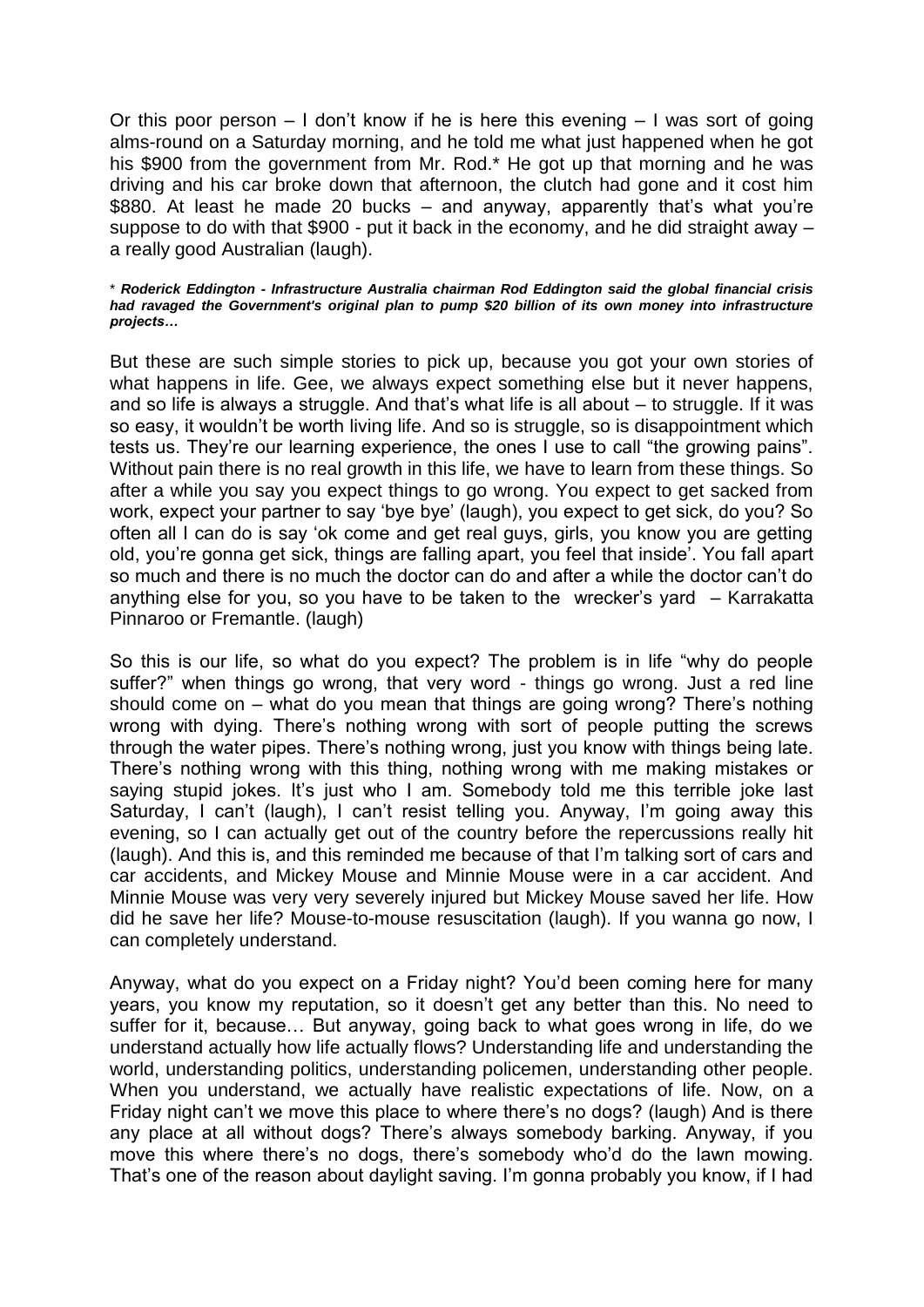a vote I'd vote against it, because sometimes if it's very early when we have the evening talk, the other people would just be out there mowing their lawns and making big noise and you can't even hear what you're saying. But anyway it doesn't really matter, whatever you want to vote.

When it comes down to it, these things actually happen. Now what do you do when things go wrong in life or so-called go wrong, we think they go wrong, what happens? We get upset. We get angry. We create all this tension inside of us, which is not necessary. Why does a stupid dog make you suffer? It's just a dog being a dog, what do you expect dogs to do? All the dogs that I've ever met – they all bark. So what do you expect? All places you go to – now, they're all noisy. Isn't it amazing? There's so many people here sitting quietly but they're not all quiet, there's always somebody coming early or somebody coming late or somebody's gonna let off winds and probably just right in front of you (laugh). There's always somebody gonna disturb you and that's the nature of things. And now, what we got now? People are really worried about swine flu. What do you expect? I mean, there are so many bugs in the air in the world, there are too many people anyway you know, and we need to sort of do a cull. Now what are you afraid of anyway? You're anyway gonna die, you're gonna die anyway. It's much better to die soon and don't have to worry about nursing homes, an old-age impalliative care and all this to cost a lot of money for the government. So you're doing a wonderful thing for the economy by dying early (laugh). Why do people really obsess about these things? There's nothing wrong with this. If you look at history, there's always been this epidemics whether it's the Plague or the Black Death or this sort of, you know, Influenza in the 1918 or the SARS. I'm just really sort of surprised that people, just how people overreact to these things.

Even today somebody just rang me from Singapore and they were just worried to come to Perth, and whether it is safe to fly, 'cause so many people have got swine flu', and that's what happened to me once when I went to Singapore during the middle of the SARS crisis. Been here, done that before. And as I landed in Singapore Airport, I actually read the newspaper on the plane and on the front page the headlines, and distance making the newspapers survey well is a big black bold "100 people dead". And I think 'Gee... 'and it sort of, when I rode to Singapore I had all the heat cameras on you, so I was thinking 'Come on, think cool, think cool, think cool'. You never know if these things work or not. But anyhow, they're gonna be probably there again tomorrow morning when I arrive; but we got the heat cameras and all my disciples they were just lined up outside ‗What should we do, what should we do, what should we do?" They'd hide the convention center just for my talk, just me alone. It must have cost a fortune to hire this place. They said 'Should we cancel?' The Singapore government had requested no public meetings. The schools are being closed. They put so much money into this event. Four days of talks and I said ‗How many people in Singapore?' They said ‗About 4 million', that means 3 999 900 people haven't died of SARS. Why is it, that when we see how many people have got a sickness, we forget that most people haven't. The chances of you flying and getting swine flu, on those days SARS, were so small compared to sort of just crossing a road or doing the other things we do in life. Why is it, that people just are so afraid of these things that they overreact? So when I said that everybody laughed, it would leave all their tension and we went ahead with our program and no one got SARS. No one that went to my talk, check that out. 'Cause no one actually got SARS after that time we arrived, it was already finished with basically. But anyhow, if you are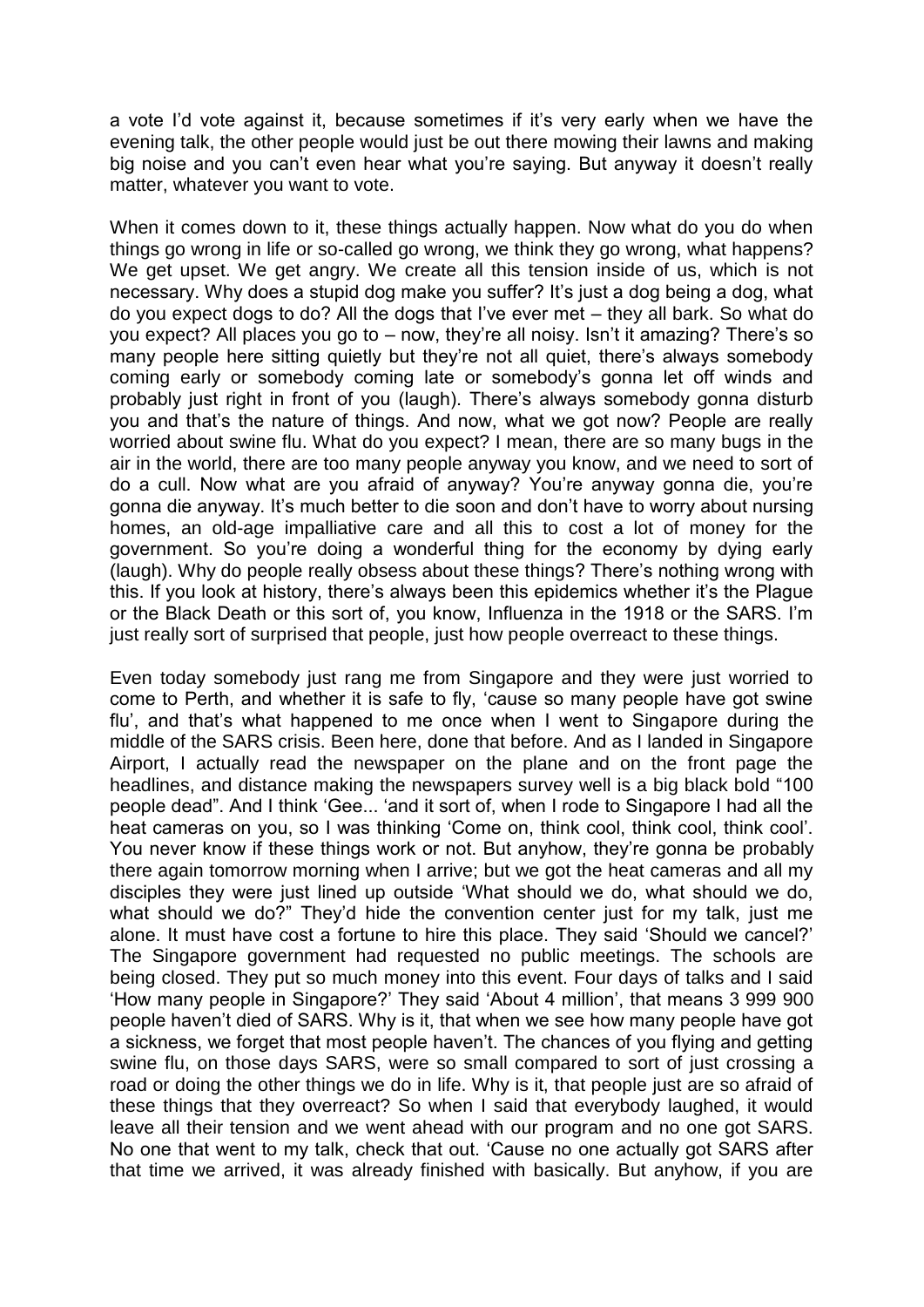gonna protect yourself from sickness, what's the best to do? To worry about it and stay at home or not? Every doctor knows, and the few doctors here, your immune system actually gets improved when you're happy and when you laugh at stupid jokes (like that mouse-to-mouse resuscitation jokes). I just improved your immune system. I made you even stronger and especially when you laugh, you know many of these things are respiratory problems, so when you laugh you're exercising your lungs and actually they get stronger. You're actually doing a very positive thing to actually to stop getting these sicknessess. So, coming to a good talk and inspiring yourself and getting uplifted – that actually makes you more protected. So this evening you're getting your dose of anti-swine flu venom. No, venom – that's the wrong word. Virus or whatever it is, you know. But anyway, you sort of, any time you laugh and you're happy you get healthier and we all know that.

Seriously, coming is a wonderful thing to do, so the point is - why worry about these things? You're gonna get it, you get it anyway. I was actually telling the monks, if I do go to, but I'm not actually going to Singapore, I'm going to Thailand for this United Nations Vesak. If I do get swine flu it'd be great, I'd have a rest. I can be in a hospital and no one will be allowed to visit me. No one'll be up to ask me these questions about their personal life or their husband or their kids or their financial problems. No one'll be able to ring me up. It'd be like having a bit of a rest would be like going on a retreat. And I really do need a retreat, I do work so hard. So it'll be wonderful if that happens to me. That's one of the days that I'd remember. If I ever get sent to prison for something, because sometimes you don't do anything, sometimes people are put into prison for things they didn't do. That Andrew Marlotti was accused 13 or 14 years since now for something he never did. I thought it would be great as a monk to go to prison. You know, have a nice bed to sleep on, because I sleep on a floor down in my monastery. And at least when you get food, you actually get it into separate compartments, all my food goes into the same bowl.

And you actually get more choice, I think in modern Australian prisons. And most of all, if I did ever get send to prison, and I'm very positive about this, I'll make sure I misbehave, so I can get sent to the solitary confinement and that would be my goal. A monk in solitary confinement – that would be the best retreat of all (laugh). So you can see just how you can deal with the problems of life. Attitude! There's one thing which I've found out and I'm sure that you should know by now – life is so hard to change. Other people, they're just so tough to change them or teach them, or nudge them this way, or nudge them that way, it's just so tough to do. You can argue with a person that's just so stubborn. What do you expect? Everyone's like that, I'm like that, you ask the other monks. ‗Can you change my mind?', ‗Oh no, not Ajahn Brahm.' - That's why you know that we have two rules for our monastery. You've got the monks rules, which is for all monks, you know throughout the world, but every monastery's got its own set of rules just applying to that monastery.

And that first rule is "the abbot's always right". Rule number one. And rule number two – "if the abbot's wrong, go back to rule number one (laugh)". But people are stubborn, that's just their nature. But what do you expect? What I've found, is that this is our life, I've learned to understand what life actually is. Instead of fighting life learn how to make peace with life. Accept people for who they are. It's a wonderful thing, when you don't expect too much out of the people you meet and you know, and you are with. You don't expect too much out of them. You don't measure them. When you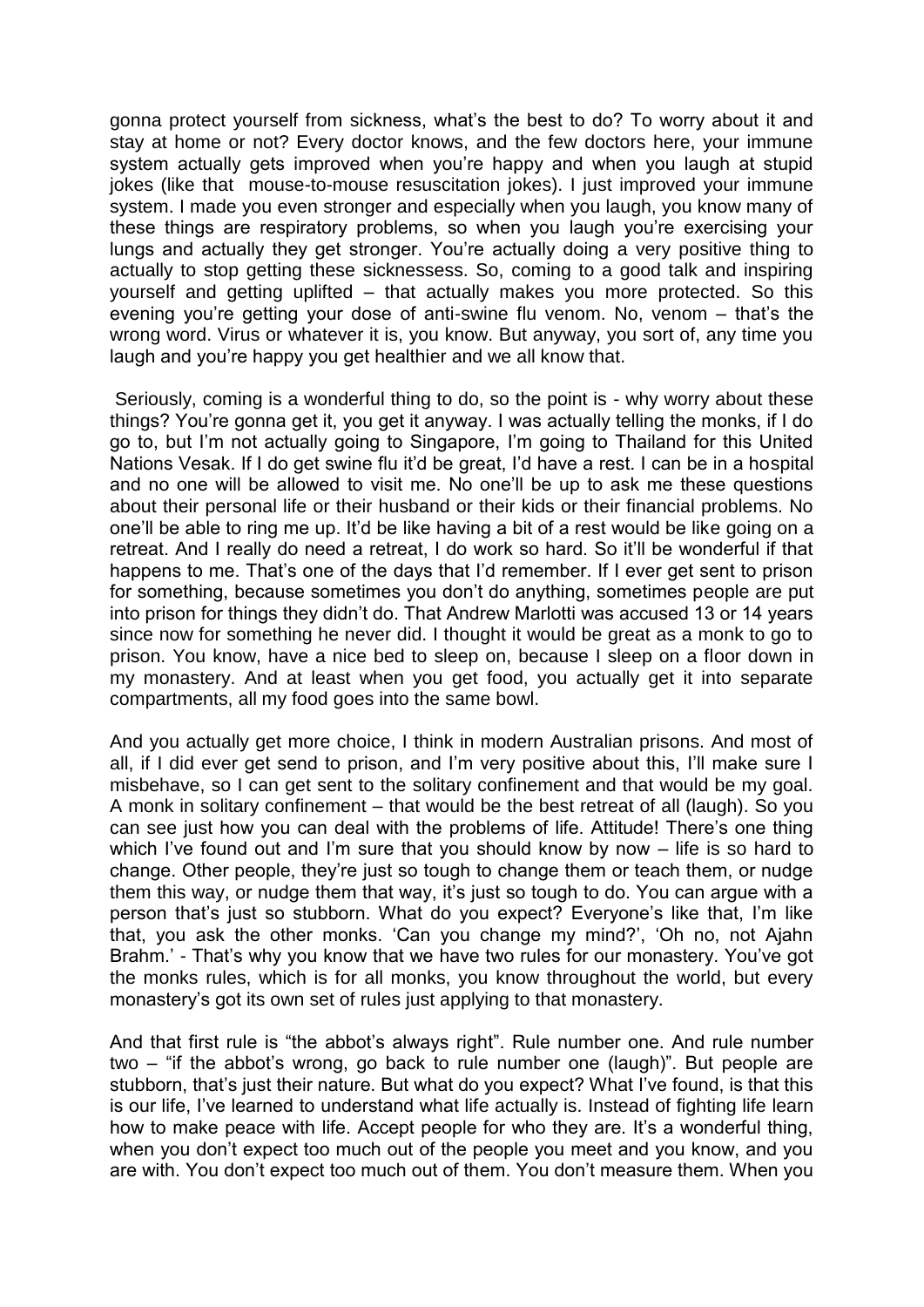don't measure them, then you can love them. If you really expect something out of your partner, you're gonna have a terrible relationship. When you try and measure them, you know, compare your husband to Brad Pitt, compare your wife to – I don't know who's the siren of these days, Angelina Jolie? Angelina Jolie, is getting old now, isn't now? I have to do some more research on who's the siren of the modern age. Maybe on the aircraft this evening I'm gonna have a look in the brochures for the movies and find out who's starring in them, so I got some more idea of who's gonna be the modern siren or anyway whatever - you know what I mean. But if you try and measure your partner then you're gonna get so critical and you're gonna be judging them, and comparing them, and expecting somehow something out of them, that they will never be able to supply. People are not like that, they're not like in the movies, life isn't like in the movies. So when we drop our expectations, then we can actually love somebody. Loving them is accepting them for who they are, not fighting them. That's one of the nice things of being a monk, because you know, you can love everybody 'cause you don't judge them, and some of the people that come to me are sometimes, they're so stupid. Sometimes they do the most amazing crazy things (laugh). But then long time you're just not judging and actually you can like people then. So when you don't expect anything out of people, they make much more peace and thus you can be much kinder – and this is just with people. Even with the other monks I'm suppose to be training - you don't expect so much out of them, and then they do much better. There's an old saying which our monks - abbots use towards, used to each others when they meet, this is almost like a traditional greeting in the Thai Forest Tradition. When two abbots meet with each other, they ask each other ‗How are your monks? Are they easy to train?' And a few years ago I went to see the man, the monk who took over from Ajahn Chah, a monk who Ajahn Liam – a very good monk – and I asked him one day when I was visiting Thailand, I said ‗How are your monks? Are they easy to train?' and he said 'Ah, they're just no problem at all to train'. The way he said it, it was such nonchalance. I said 'Well, what's your trick? How do you train your monks, when they are so easy to train?'

He said 'Very easy. If they wanna go this way, let them go that (this) way. If they wanna go that way, let them go that way. They're so easy to train'. So I'm gonna try that (laugh). But he was a very powerful monk. What he was doing – he was saying  $I'm$  not controlling them. I'm encouraging them without controlling them'  $-$  and this is actually how we live our life. Encouraging life but not controlling things. He was that same monk I was really really impressed with him once. Now this was now one of my Ajahn Chah, my master's senior most disciples, and he was looking after Ajahn Chah and doing all the jobs, basically being acting abbot for many years. When Ajahn Chah died, he was in charge of all the funeral services and the king of Thailand attended this, this was a big show. So this monk built actually the funeral, a crematorium for him, which actually doubled as a Stupa – a monument which is still there now. He put all this time and money into building this place where his great master would be cremated. And I was there at the time, you know I went there and Ajahn Jagaro was there, my predecessor, and Ajahn Sumedho, all these monks and the king was there. When they lit, sort of, the pile inside this box, the box exploded. Flames came out from everywhere. It was a disaster and there were monks with hoses trying to hose the thing down and people were running around, it was just a complete mess. And what the monk responsible, is Ajahn Liam, and what did he do? Instead of worrying about anything he took one look and then went to bed (laugh). Had a sleep. I thought 'Wow! Now that's a real monk. I wish I could do that when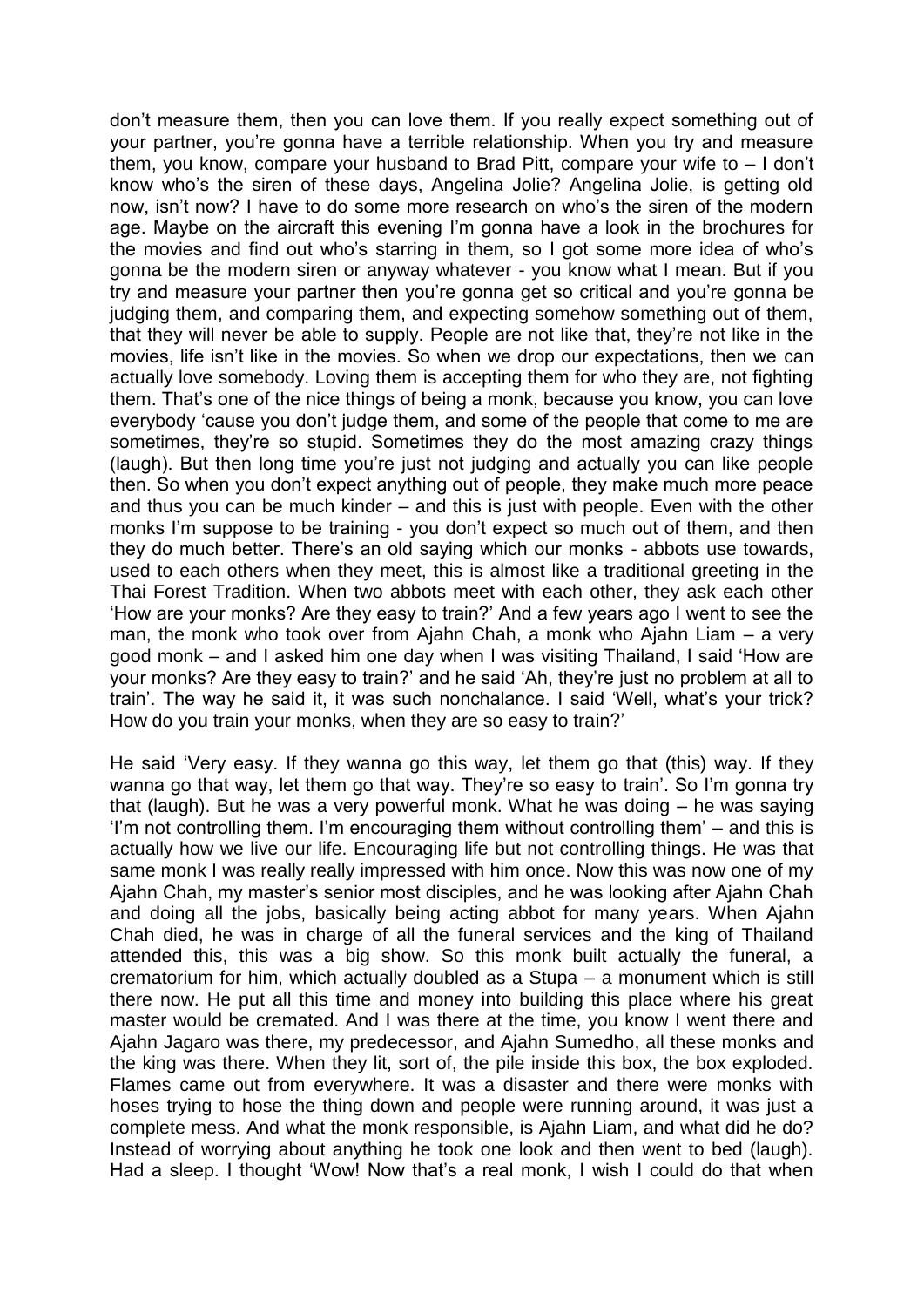everything goes wrong. Just 'Aah never mind, I'm just gonna have a nice rest'. Can you do that? No! You worry and worry and worry and run around: ‗What can I do? How can I fix this?' and he said just 'Ah just never mind', he did his best. Doesn't matter his master won't get cremated that day, they can always do it tomorrow. Now that's how you react when things go wrong. You can't fix it – just go to bed. Have a cup of tea, whatever it happens.

Now, great people can do that. There is a poem which I remember. So I read this in a Buddhist book you know, when I was very very young. It's a great poem, I just remember, it's actually 40 years ago I first read this. And is says ‗It's easy enough to be happy when life goes along like a song, but the one worthwhile is the one who can smile when everything goes all wrong". Can you do that when things go wrong? Now one of the great monks, many of you know K Sri Dhammananda, he's got a few books in a library Sometimes it's very easy to write a book. But actually can you live by what you write? And one of his great, sort of events which is a part of his legacy now, he died a few years ago. When he was diagnosed with cancer he burst out laughing (laugh). And his doctor said 'I've never seen this before in Malaysia. Someone is diagnosed with cancer and they just laugh'. Could you do that? Someone says 'terminal cancer', 'a month to live', 'few months to live' – and burst out laughing? Why not? You might as well. Getting anxious is not gonna, sort of, help you survive. Laughing – as soon as the doctor heard him laugh he probably gave him a few extra months to live. Someone like that is not gonna die very easily. It is true, that if our attitude can change the things in life we can't change… What do you expect? We're all gonna die anyway. So when we don't expect things which life can never give us, we don't expect what our wife can never supply, what our husband can never supply, what our kids can never supply. How much do you ask of your kids? Now how many people come up and complain about their children? Now, when I listen I say 'Yeah, that's just exactly the same as the last parent said, that's what the last parent said. They're all like that.' Don't think you got a wrong one or you've done something bad and they're not sort of behaving – they're all like that. Even I read this how hard it is to get your kids up in the morning to go to school. Well I read this, this is science you know, facts. Teenagers are genetically programmed to stay up late at night and get up late in the morning. It's in their genes, they can't do anything about it, poor things. It's not them, they're not the problem. It's the school that should start much later, during the day not as sort of, you know. What time does school start here? 8 o'clock, 9 o'clock? But anyway, so they start too early poor teenagers and they're just not wired up for starting that early, they are wired up for staying up late at night. So poor old teenagers, I feel sorry for them. So what do you expect? Do you expect your kids to do well at school? Your expectations are – I mentioned this to the monks last night, just to show how our expectations and how we don't live in a real world. This was a little party trick which I've done a few years ago here, I can do it again now.

You can do this if ever you're giving a talk that makes a few people laugh, but it also makes a very powerful point of how deluded we are. I gotta ask you to really be honest right now. Be really straightforward. If you think you're above average intelligence, please put up your hand. Wow! How many dummies we got in this Buddhist society (laugh)? Gotta be honest, I don't need to sort of get you pull up your hand, because about honest 80-90% of you think you are of above average intelligence, don't you? Only 50% of you are above average intelligence. Only 50% of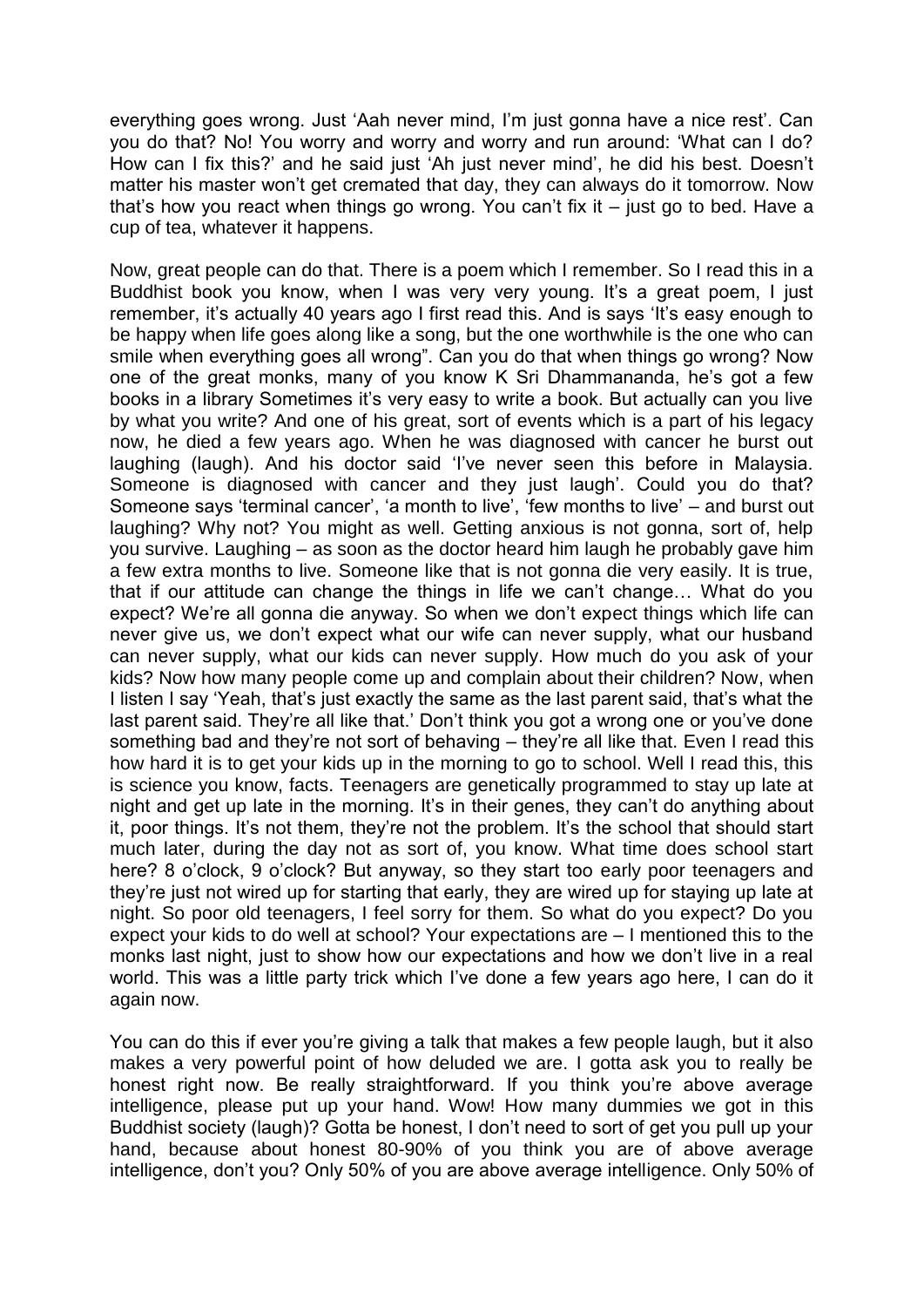people can be above average intelligence. We always think that we're more intelligent than other people, that's a deceit which we live in in our life. I know many of you have been long enough, I've already told you – if Ajahn Brahm asks you to put up your hand, don't do it 'cause you'll always get into trouble afterwards. But anyhow, you know those people. So in deceit we expect even more of ourselves than we can give ourselves. So what if your kid doesn't do well at school just be kind to that kid for goodness sake. And you've heard me say before, many of you here are Buddhists, I hope. Of course, you could be spies from the Christians or undercover agents. But most of you I expect to be Buddhist, and what's the most important teaching? Well look, any person here is a Buddhist whose children come in the top 5% or the bottom 5% at school, you're bad Buddhists. It's not a good Buddhist family. Top 5%, bottom 5% is not good, 'cause in Buddhism we believe in the middle way.

And actually it's much better if the kid's being in the middle. There's a lot of stress if you're in the top excellence. Of course a lot of problems if you're in the bottom, but it doesn't matter if you're in the bottom. Because this I've mentioned this usually in the monastery, and so the retreat – if your kid is the bottom of the class and getting really bad results, remember this story. This was one of my heroes. This was a kid in Thailand who went to grade 1 and failed grade 1. Imagine that. I don't know how you can fail grade 1. You know, whether you couldn't draw properly or you couldn't, I don't know what else do they do in grade 1? You couldn't make sort of things out of sort of card or whatever. But anyway, he failed. So he had to repeat the year. And the teacher gave him extra attention. But even with the extra attention and the best one in the world she couldn't pass him, so all his friends went ahead and he had to repeat grade 1 for the  $3<sup>rd</sup>$  time. And after three years of grade 1, it was a waste of time. So the teacher said 'I'm sorry we just can't actually educate you. You have to leave.' Imagine that – failing grade 1. I see people sometimes have to repeat a year at a university, but failing grade 1, that really takes something special. So what do you do with someone who is so dumb, they can't even pass grade 1 at school? In Thailand they send him to the monastery to make him a monk. (laugh) Not all monks started out like that. So they send him to a monastery. In the monasteries, where the monks are very very kind and we got very patient. And so the abbot of this village monastery where they sent this guy was so patient and tried to teach him how to do a little bit of chanting and learn something about the Four Noble Truths. 'You know, what's the second one again?' – he kept on saying. He didn't know the first one and the chanting and that, and that and that. Na… Na… What's the next syllable in Namo tassa… It was hopeless and after three years this monk who was so patient just gave up on him. 'I can't deal with you'. So he was really really dumb big time. Now, what do they do with somebody like that in Thailand? They send him to – the forest monasteries! That's my lawn. But this fellow, he was just such a simple mind, that when they told him, just be in the present moment, be silent and watch your breath he could do that with no problem at all as long as he wanted. He got this incredible deep meditation and became a famous meditation teacher. When he had to do the chanting, this is just in the side, the only way he could actually chant, which sometimes monks have to do, because of his very powerful deep meditation he could recall a past life, when he did learn the chanting.

 He actually accessed a past life when he had to do a chanting to actually get the chanting through, so he could actually chant with other monks but in this life he just couldn't learn it. It's an amazing story. So if you got a child like that send him to me.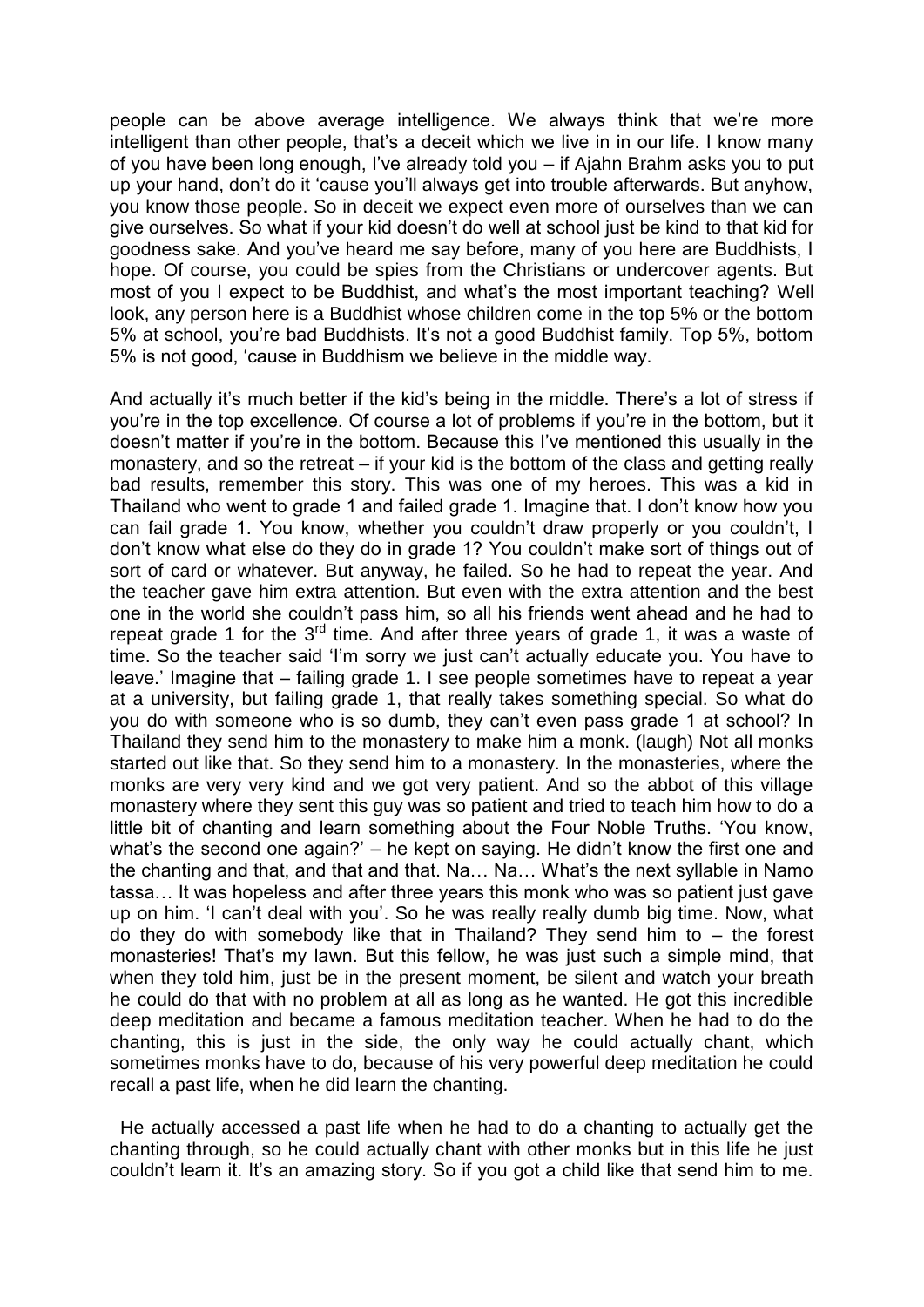(laugh) We could have this great monk or this great nun for the future of Buddhism, a great teacher. So the point of this story is: it doesn't matter if your child is not so doing well. Love them for who they are. They could be a great monk or nun in the making and you're making them feel bad about themselves. I remember that's a story in the book "Open the door of your heart". 'Cause I was a school teacher and sometimes as a school teacher – you know those school teachers here. You know, you're in this sort of (umm) situation, you're supposed to do things and sometimes something inside of you says 'This is not right. Why do I have to keep marking all these kids and making their life so difficult with encouraging them to pass exams?'. There's always a dilemma with any sort of job and the teacher's dilemma is you know, what you really think, you know, education should be what the system says it is. But anyway, you had to play by the rules and so I gave the exams and in the end of the year this gave the report cards in my class. There's this poor kid. When I gave him the report card he read it:  $30<sup>th</sup>$ , bottom of the class in a class of 30. And I could see, I saw his face, 'cause I knew Neil came bottom. People who came top would say 'yeah yeah we came top' and this poor kid  $-$  his jaw dropped, his shoulders hunched – he looked so sad. He was really suffering. Imagine you have to take that report card back to your parents.

- ‗How'd you do son?'
- ‗Bottom, dad.'

That's suffering for a, you know, a young kid, he must have been like 12 or 13. And so, even then I was a very compassionate teacher, I was kind. You can't just ignore the person who's suffering like that. So I went up to him and sort of stood by him, and I said 'You came bottom of the class?' 'Yes sir [he replied] How am I gonna show this to my dad?'. I said ‗Look, you actually deserve a medal for this. And I taught him a bit about Buddhism. In Buddhism you got something called a bodhisattva. Now, a bodhisattva is someone who sacrifices everything for other people. It's out of great compassion, and bodhisattva sacrifice sometimes a whole life for the benefit of others. I think that's what you are. You've taken this terrible position of bottom of the class, so none of your friends will have to actually, to take this position. You've done this so selflessly, all the other conceited arrogant people they just want to become top, but you've taken the humble position and taken that suffering on yourself, so no one else has to enjoy what's coming to you from your mum and dad this evening. I said 'You're such a kind and wonderful person. In Buddhism we'd actually praise you for doing things like that' and he looked at me as if I was crazy. But it stopped him getting sad and, I said, he laughed afterwards. It's not the end of the world coming bottom of the class. What's the big deal anyway? We keep on saying it's great when you fail an exam, 'cause then you don't have to take one next year. Look what happened to me. I kept passing the exams, they were endless and never stopped. ‗Cause when you're passing an exam there's always another one next week or next year. If you fail one at least you get out of the way, you fail and so, great you don't have to do exams anymore. There are much more important things to do in life than exams, aren't there? But anyway, it was the attitude to becoming bottom or the attitude to becoming top. The attitude to the things in life – that was the problem not the world or the way people look at it. And you cannot change the world, really. You can alter it a tiny bit, which is good to try, but come on. Are we gonna try and make politicians not argue? Are we gonna try to make people not be greedy and fraudulent? We're gonna try. We're gonna try so there's no criminals on the streets. We can try, it's worth trying. But we're not gonna achieve it, are we? But instead, we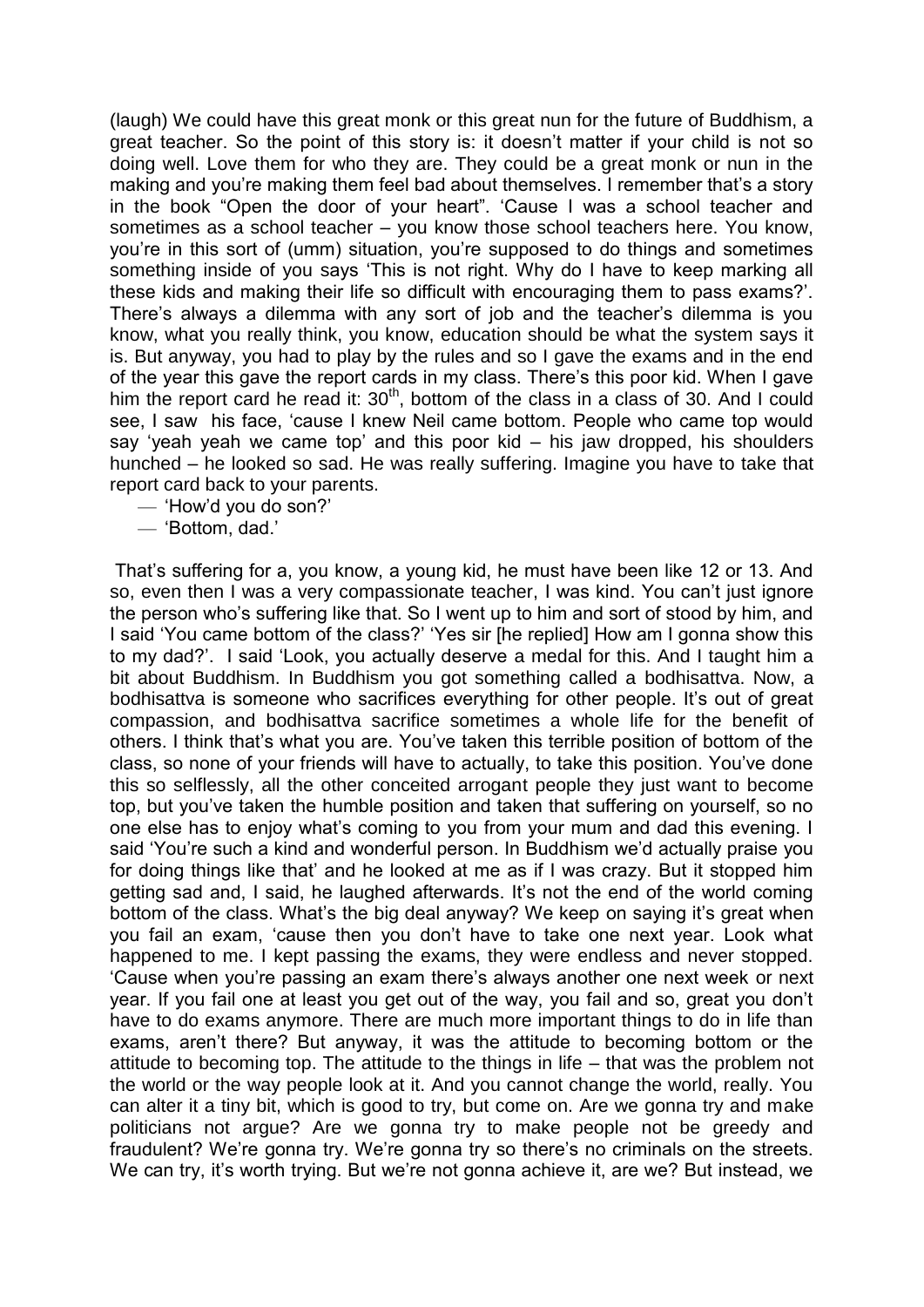can learn how to cope to make peace. To not take such things so seriously. To expect life to just be as life is and to love her as she is, not as she should be. And the same way you treat your partner you can treat life. Yeah, it would be wonderful if we never got sick. It would be wonderful if our cars never broke down. It would be wonderful if our flights weren't delayed. It would be wonderful if there was no SARS and no wars, no cancer, would it? Sometimes you ask that question – 'Would it be so wonderful if these things never existed?' It's a radical question to ask. Sometimes, something, I was talking to someone who has a severe brain cancer, don't know how long she's going to live. It's a wonderful experience. Now you're the center of this beautiful loving community. Your family and friends are now actually coming and saying how much you mean to them. If they only said that before. Sometimes we do need a cancer, we do need a tragedy to, actually, to inspire ourselves, to express our love and our concern, our kindness and compassion our softness. So maybe there is a reason for such things in this world. Sometimes it is the suffering, the so-called tragedies and so-called difficulties which actually inspire something inside of us. Something which we're too lazy to really generate, except in times of difficulty. Perhaps there is a reason for these so-called tragedies, and there is, and you see it, and it brings out the best in humanity. It brings beauty into our world and life goes along perfectly without any problem.

How it really does encourage and insight the most beautiful part of human nature? That's why whenever there is climate change, economic disaster, when it's so-called "things go wrong" there's also "many things go right" as well. It's never all tragedy and where's no tragedy, there's always a beautiful heart and beautiful edges. And if you're there and you see it, it's strange but it's there. I remember reading a long time ago sort of a book about a person who was in Auschwitz. This was - I couldn't say this, I wasn't there - you can only imagine the horror and the terror of such a place. He said that "we still told jokes, we laughed, many days we had a wonderful time together". When I read that, I thought 'How can that happen?' When you're in a camp seeing your friends and relations die everyday and you could be called out the next day – how can you do that? But it happened. It does happen. Human nature is amazing. Despite those difficult times, we can rise above things. When things do go wrong in life, when life does suck, human beings don't need to suck. Our attitude doesn't need to suck, as I say. We can't change the world, at least it's hard to, but we can all change our attitude and the way we look at life. It is possible to be like that person worthwhile who can smile when everything goes all wrong. It is possible to be less demanding of life, to be more realistic and not to think that the politicians are making the mistakes. Why do they do such stupid things? And not to think that the bankers, which are just so greedy, what would you have done if you had the opportunity? Why do we keep thinking 'My husband is just so insensitive!". "What, are you insensitive too?" "Oh, no, not me!" When we actually see just what life truly is, we can change our attitude towards it. And the whole path of spirituality is getting a more wiser, more accepting, more loving attitude towards life and towards people and towards the differences which we have. Yeah, we got these little differences, and we do say stupid things. We do do stupid acts but that's no reason to hate somebody or to get angry at life.

That's why I was actually taught – no one can make you angry, only yourself. No one can make you hate, you allow yourself to hate, you allow other people to upset you. You allow the dog to spoil your meditation, you allow your husband to spoil your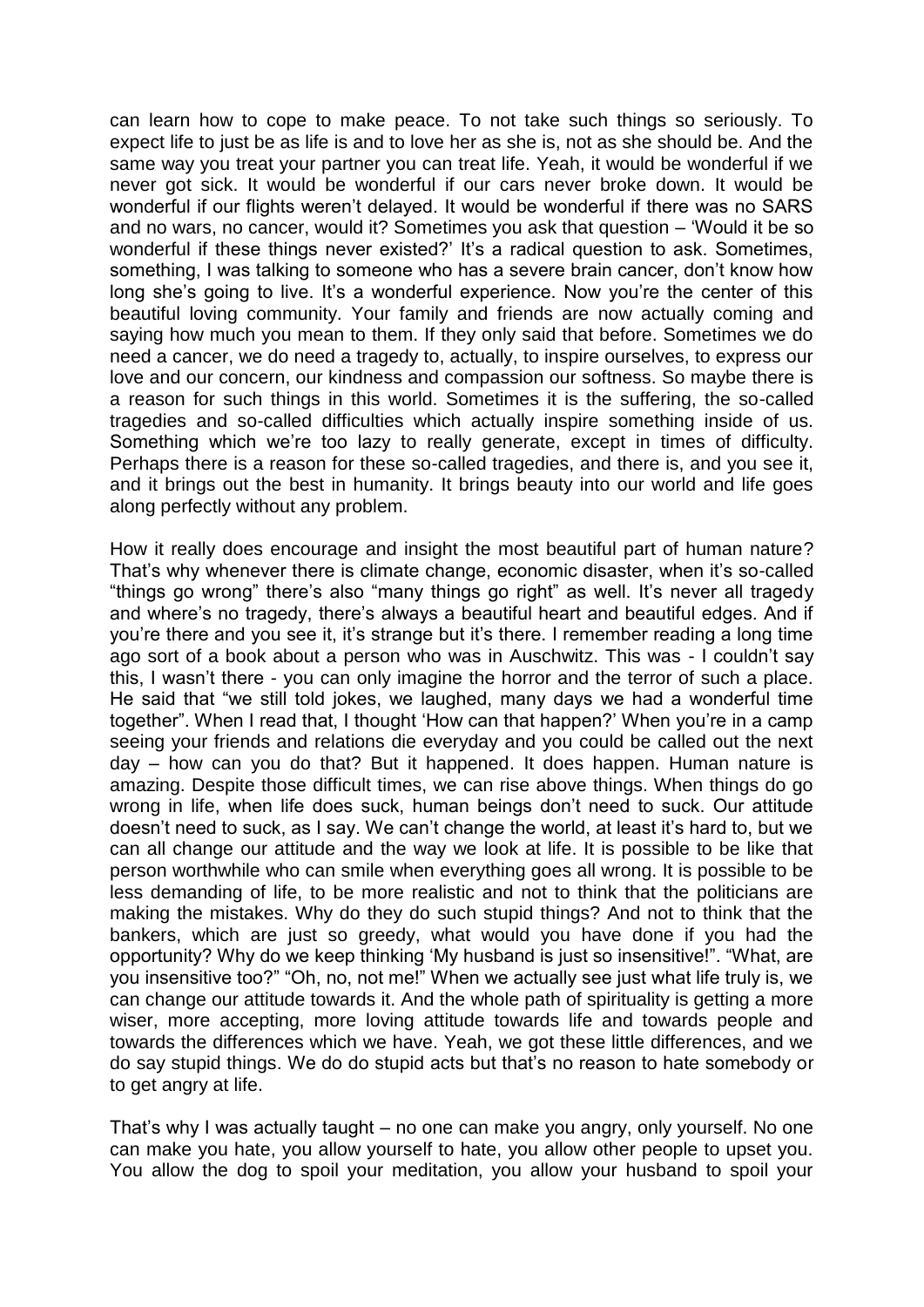marriage. You allow the telephone to spoil the beautiful talk today. It is a telephone, my gosh, but there's so many people in this room, there's always gonna be one person who forgets. It's just, it's not a big thing anyway. It's just a telephone, what's the big problem about it? We're not gonna shoot you, not till afterwards anyway. (laugh) So when we don't get upset and angry about things, we don't allow other people to upset us. Again one of those great insights. Why allow other people to control your happiness? Why allow other people to upset you? They can say whatever they want, they can do whatever they want – I'm not gonna get upset just because, you know, you're being stupid. So why do you allow other people to control you?

Now, let's extend that – why do you allow life to control your happiness? So, you get diagnosed with cancer, terminal. Laugh, why not? Can you do that? You're gonna die anyway, you're just gonna be reincarnated, you're just go around bit quicker than you expected, that's all. And when you miss your plane. So? Big deal, there's always another one going and you'll get on there somewhere or other, if you do miss the plane, you don't get to Thailand you can stay here instead. There's always something positive in life. You've had many tragedies in your life so far. You've been divorced, you know, people have died, people you loved sort of died and so many tragedies. You know, you got married and that's another tragedy (laugh) but you got through that. Why are you laughing? You've been through all these tragedies. You survived and you got through it. All the time there is a tragedy and there's a big problem, sometimes we're just obsessed about it, we just overreact to things. Yeah, it's only swine flu – big deal! It's only, just terminal cancer – big deal! It's only, sort of, divorce – big deal! It's only… can you do things like that?

There's an old simile and I love this simile, because it's really easy to explain, especially in front of a camera. How big is my hand, simile? How big is my hand, you know you may say, what is it 4 inches and 2 inches, I've been actually working. It's really interesting being a monk, I was just on the roof and digging trenches last week. It's really interesting being a monk, because you know, next week I'm going to Thailand hanging out with the crown prince of Thailand or whatever. It's amazing that one day you're in the gutter, literally, and the next minute you're hobnobbing with royalty. It's a great life being a monk. I don't know where I belong, actually I prefer in the dirt, it's much more real. But anyway, what was I saying now? Ah, my hand, that's right. Thank you very much for waving the hand about to me. See, I make mistakes and just, if you make mistake or say something stupid, you know that sort of great saying. If you make a mistake, say something stupid and people start laughing - you laugh as well, and then the world never laughs at you, it only laughs with you. A simple saying, but it's great. So you make a mistake? We all make mistakes, we all do stupid things. I've done my share of stupid things, it's not gonna end, I'm gonna make more stupid things and they're gonna be on camera, and you can actually get Ajahn Brahm's bloopers. But anyway – the hand, yeah. How big is my hand? And  $a$ gain – it's where you put your hand is what 'how big it is', because when my hand is right here it's so big I can't see any of you. I can't see anything of the world except my hand. Is it my hand's problem? No, it's where I put it. I'm just far too close to it. I should put it where it belongs, at the end of my arm, now I can see my hand but I can also see all of you, and I can see that the lights, there's a Buddhist statue outside. It's the perspective that is the problem. Death. I'm dying. It's not the dying that is the problem, you got it in the wrong position. Yeah, you're dying, we're all dying, what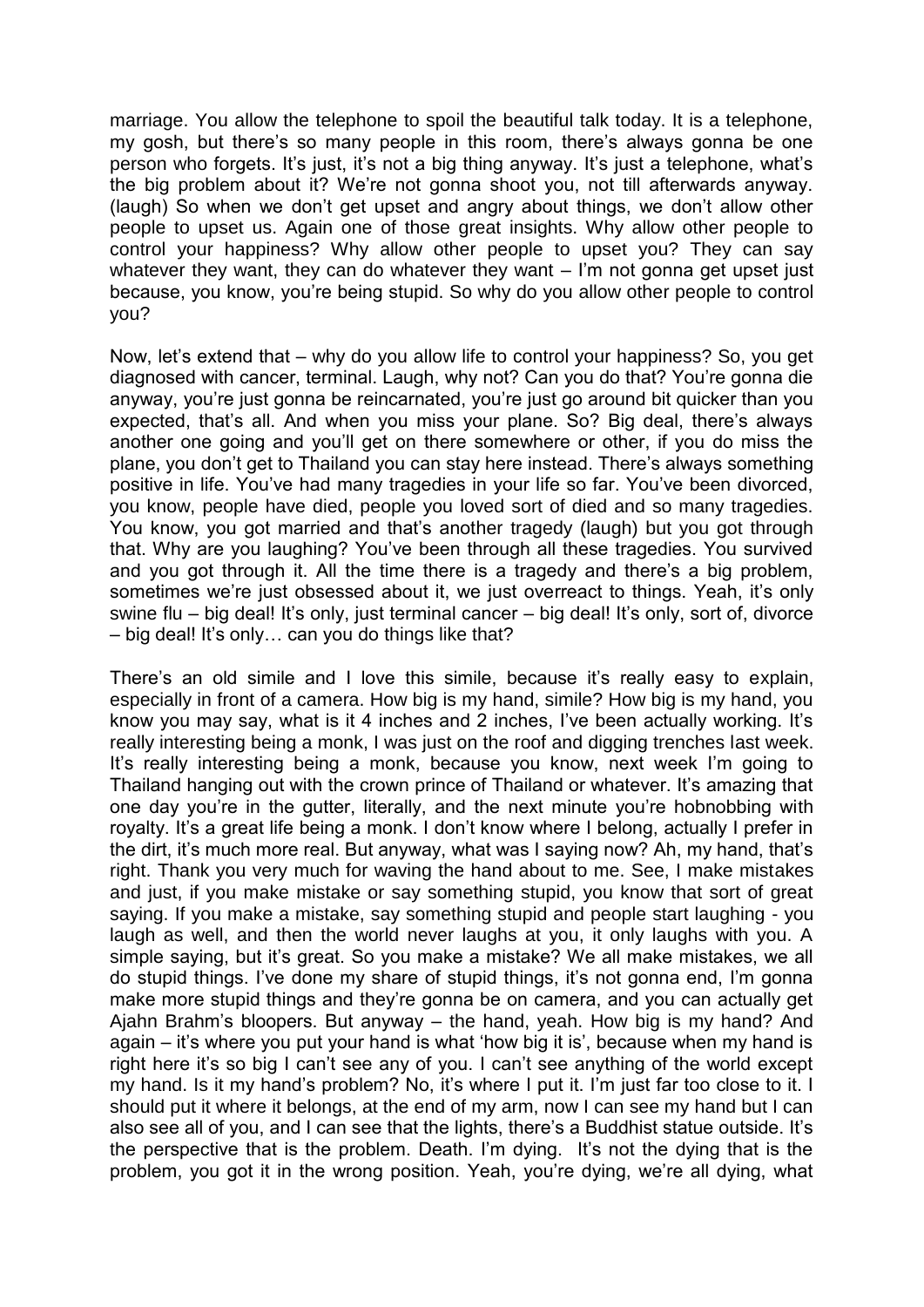else is happening? Put it where it belongs – it's not the biggest thing. Get perspective for goodness' sake. Swine flu. Can't see anything else but swine flu, should I travel today? Oh my goodness, I shouldn't go to Thailand - I'm gonna get swine flu. Put it in a way: but yeah, swine flu but the chance of you getting it is just so small. So now, divorce. Death. Retrenchment. Climate change. All things gonna… Imagine, how many tragedies are gonna get you if you actually survive swine flu then you're gonna get done by the economic crisis. Survive the economic crisis you'll probably get cancer, 'cause cancers are on the rise. If you don't get cancers then all these migrants and bugs are gonna invade and take over Australia. If that doesn't get you, something else will.

Geez, it's a very dangerous world, isn't it? Chances you're getting that are very small. So just look at life in proper perspective. It's an attitude problem – suffering. That's why you can get people who don't suffer, who get cancer, who get divorced, who get these pains and disappointments, who can actually laugh in the greatest of tragedies. How can they do that? How come, that you just lost the person you loved the most and you're at peace? How come that, you know, you got this terrible disease and you're hurting very badly but you don't complain? How come you lost your job but you're laughing? How can you do that? You've seen people do that. They do that because they understand the simile of the hand and the attitude. It's mortal life and just the tragedies and we can expect that to be a part of life. We actually expect that people will die and leave us. It's a part of life. We can expect the economies to go up and go down. We can expect, sort of, wars to happen and then wars to stop. We can expect people to do stupid things and to do some very smart things. We can expect yourself to do some really really stupid things and some very very kind things, and sometimes some selfish things. You're a human being, so don't feel proud when you do something wonderful and don't feel guilty when you do something bad. It's just you being you, what do you expect? And then you can be at peace with yourself.

You'll be at peace with life. You can understand and accept things and then life does get much better. Life will get so much better when people are not struggling so hard to change it, we're actually changing the wrong things. We are changing people, not things. We should really be kind to people and get people more accepting of themselves. Instead of having economic development, material prosperity just the development of the heart and the inner wealth of peace, inner happiness and your ability to enjoy simple things. You could enjoy simple things long time ago. So why do we have to worry about economic crisis? So you get retrenched? You have no job – great, you can actually have a sleep on a Monday morning. Or isn't it wonderful, when you don't have to go to work and you got no money, you don't have to bother going to the shops – you can't afford it anyway. Or you can save so much time. There's so many benefits, no matter what happens and if you keep that positive attitude, you can change attitude, so if ever you're suffering, it's not life's fault. Don't blame your husband, don't blame your wife, don't blame your kids, don't blame the government, don't blame the economic crisis, don't blame swine flu and please don't blame your monk. They have nothing to do with that. It's just your attitude which is wrong. What do you expect? So lower expectations, get your expectations in line with life. Then it means we can love life. Loving life, open the door of your heart to life. Unconditionally. A wonderful word – unconditional love, means loving life as it is. Loving your partner as they are, unconditionally and loving yourself as you are – stupid, sometimes wise, sometimes saying silly things, sometimes being lazy,